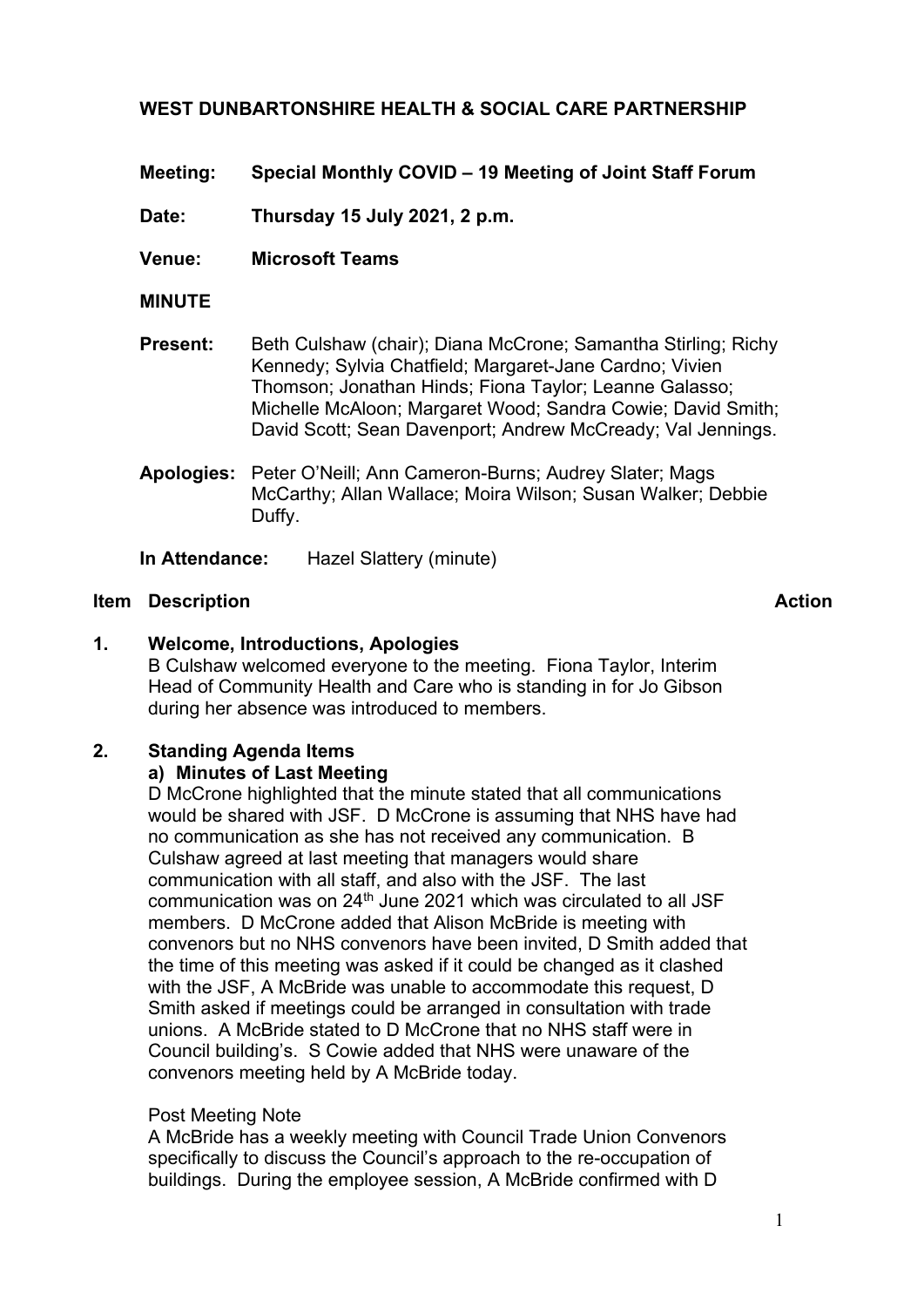McCrone that the normal processes for NHS Trade Union consultation would continue to take place via established frameworks.

MJ Cardno acknowledged that there can be short delay of Council communications being shared with NHS staff, Council Officers are issued with communications by email, managers then cascade this information through teams. J Hinds confirmed that Specialist Children's Services were invited to Zoom meetings held by A McBride, workforce updates are shared across his managers team, J Hinds will reinforce to managers the importance of sharing communications with all staff groups.

A McCready added that risk assessments should also be shared with both Council and NHS unions. Risk assessments will be shared with Trade Unions colleagues. B Culshaw confirmed that some risk assessments have been shared with NHS Unions.

#### **b) Chief Officer Update**

Rates of infection continue to go up and down, rates locally have came down quite sharply over the past few days, this is will continue to be monitored closely. There have been pressures in some services, staff have worked hard to ensure services continue to be provided.

There have been a small number of positive cases in care homes.

Vaccinations are rolling out well, vaccination centres are seeing a low uptake in those under 30s, B Culshaw asked members to encourage those under 30 to take up the vaccination. Vaccination bus was in the Dumbarton area last week, drop in clinics are also available.

A number of return to work plans are being finalised. Day services are in the process of re opening. Changing guidance in the use of masks and social distancing have been taken in to consideration.

#### **c) Service Updates**

i. Children's Health & Care and Criminal Justice Since last JSF a lot of Covid related activity has taken place along with recovery and restart plans, a formal update was provided at the JCC this morning. As of this week Children and Families Team have moved in Aurora House, a Duty service is now provided at both ends of the authority. Further work is required by Assets to remove furniture on the ground floor.

Looked after Children services continue to manage Covid situations, Covid situations have stabilised.

Community Children's Health are feeling pressure on school nursing, the senior nurse has written to Education colleagues advising of the changes in provision to the school nursing.

Criminal Justice Social Work continue with restart plan to upscale service and court work. National changes to one of the recording system Visor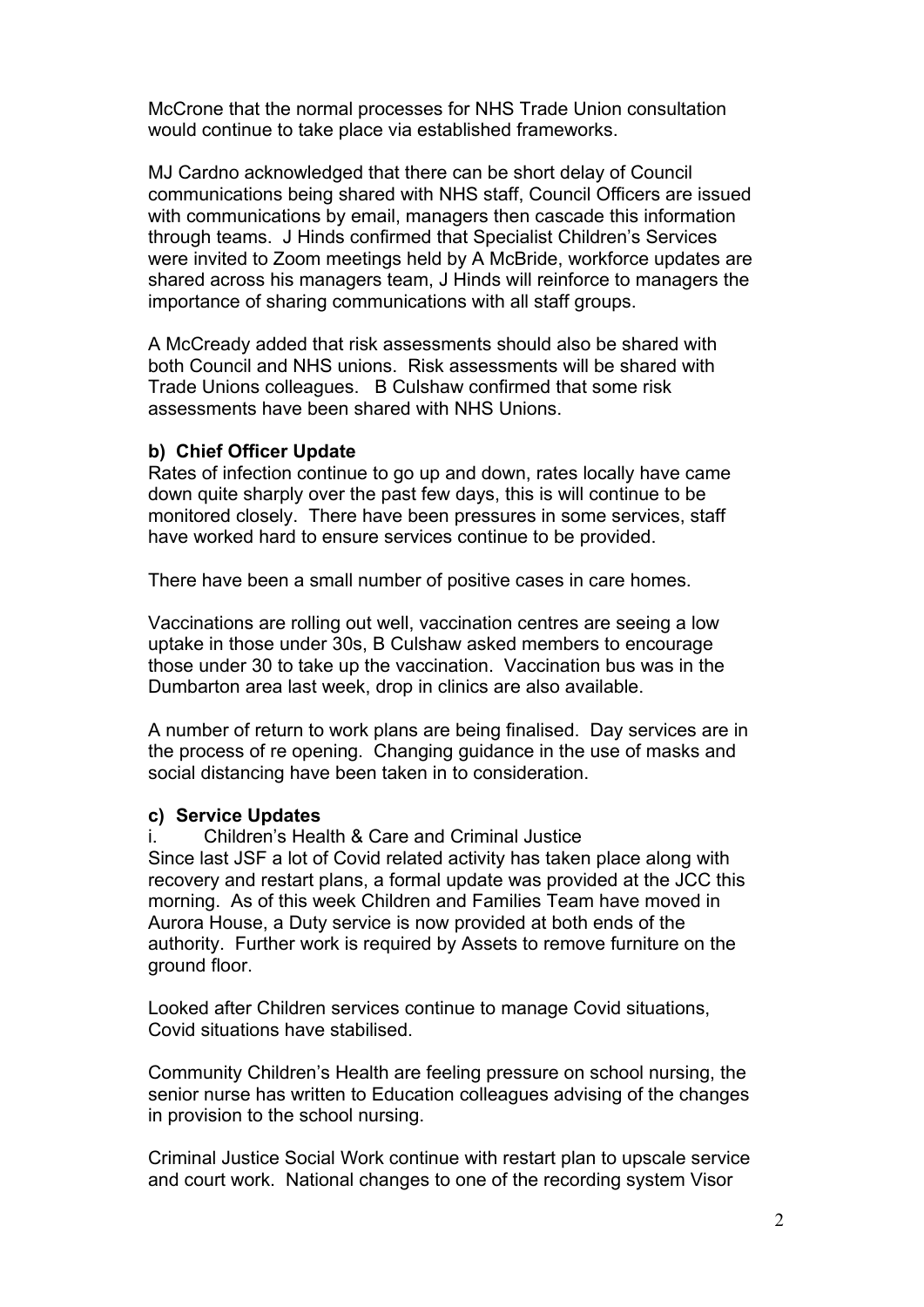are taking place, HR, ICT and Legal colleagues have been advised, discussion are ongoing re in the impact.

Specialist Children's Service require to get back into their space in Clydebank, it is hoped that staff will be in premises sooner rather than later. A report is going to ORG next Thursday.

Volume of demand continues to be high across Children and Families.

ii. Mental Health, Addictions and Learning Disabilities Work is ongoing for the Adult Support and Protection inspection, case file reading feedback session will be providing on 31<sup>st</sup> August 2021. A new lead officer – Gail McEwan is in post for six months to support officers.

118 Dumbarton Road – discussions are ongoing, a building will be identified as soon as possible, staff and staff side representatives will be consulted.

The Learning Disability Day Service is reopening, Health and Safety are reviewing how many can be in the building in the anticipation that social distancing is reduced to 1 metre.

The IOM Learning Disabilities is due to start in post on 23<sup>rd</sup> August 2021. Addition services have started 2 newly qualified nurses. There are ongoing discussions with spend from Scottish Government Drug Task Force monies, staff have been involved in discussions.

Mental Health ward had a suspected Covid outbreak within the wards, however came back with negative results. Some issues of vacancies and absences across Mental Health are causing additional pressure on staff, plans are in place to support staff, the next 6-8 weeks will be challenging for staff until vacancies are filled.

A McCready asked if government guidance has been received on moving to 1 metre social distancing, B Culshaw advised that services are pre empting the change in social distancing. Discussions are ongoing at national level on changes to social distancing and isolations. M Wood asked colleagues to keep isolation changes in their minds as this will have an effect on staff.

#### iii. Health and Community Care

Day Care Services restarted last week. F Taylor met with Community Care Convenors last week, Care at Home staff are facing significant pressures due to absences. F Taylor recognised the hard work of staff who continue to provide services to our clients.

D McCrone asked if we are expecting low numbers of clients to return to services, B Culshaw advised that this would be reviewed as the closure of day care services has had a knock on effect on other services i.e. residential.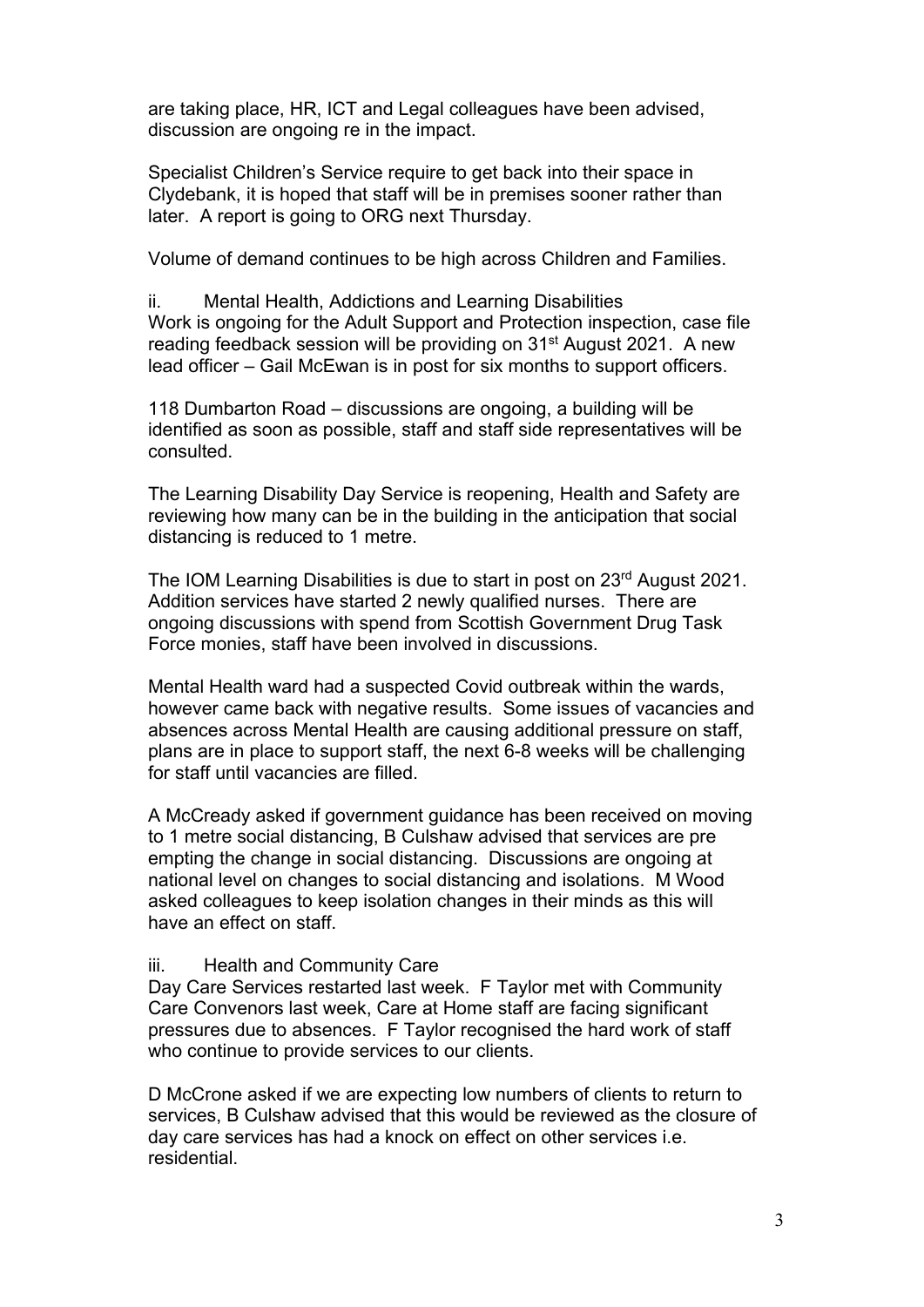## iv. HR Report

Council absence has increased for 3rd consecutive months, 9.3% across the HSCPs for council staff which excludes isolation. Three top reasons for absence remain the same, personal stress, muscular and skeletal, acute conditions. Staff will continue to be supported through council policies and supports.

NHS statistics were shared by email due to technical issues. NHS absence for June was 5.92%, short term absence 2.19% and long term absence 3.37%. This is an increase from 5.21% in May. Top reasons for absence are anxiety/stress/depression/ other psychiatric illness; gastrointestinal problems; other MSK problems; benign and malignant tumours, cancers and back problems.

A new template is being devised to collate both WDC and NHS absences, this will hopefully be shared at the next meeting.

## **d) Trade Union Updates**

Trade Unions have concerns nationally re the reduction to 1 metre for social distancing and changes to isolation guidance. Concerns are that this would provide a two tier workforce.

D Smith asked for it to be noted that a grievance was submitted on  $9<sup>th</sup>$ June and no acknowledgement of grievance received within the policy timescales,5 weeks later a hearing has still not been arranged. B Culshaw stated that she did not agree with the statement made as an initial acknowledgement was sent when on annual leave and there have been various points clarified via email. The investigation is underway, and a hearing date proposed.

# **4 Rolling Agenda Items**

a) Premises

Issues around Aurora continue to be addressed.

## b) Ethical Care Charter

MJ Cardno circulated briefing paper prior to the meeting. IJB considered report and action plan on the implementation of Unison's Ethical Care Charter on 25<sup>th</sup> February 2021. This was discussed at the JSF on 23<sup>rd</sup> April 2021 where is was noted that the action plan had been distributed and an update of the work would be brought back to the JSF at an appropriate time. D McCrone disputed that this had been shared with the JSF.

MJ Cardno reassured members that this remains a priority for the HSCP, however there is currently a significant lack of capacity within the Strategy and Transformation Service. Further progress will be made in this area upon the appointments of the Contracts, Commissioning and Quality Improvement Manager.

## c) Re-start Plan

Restart plans continue to be put in place.

.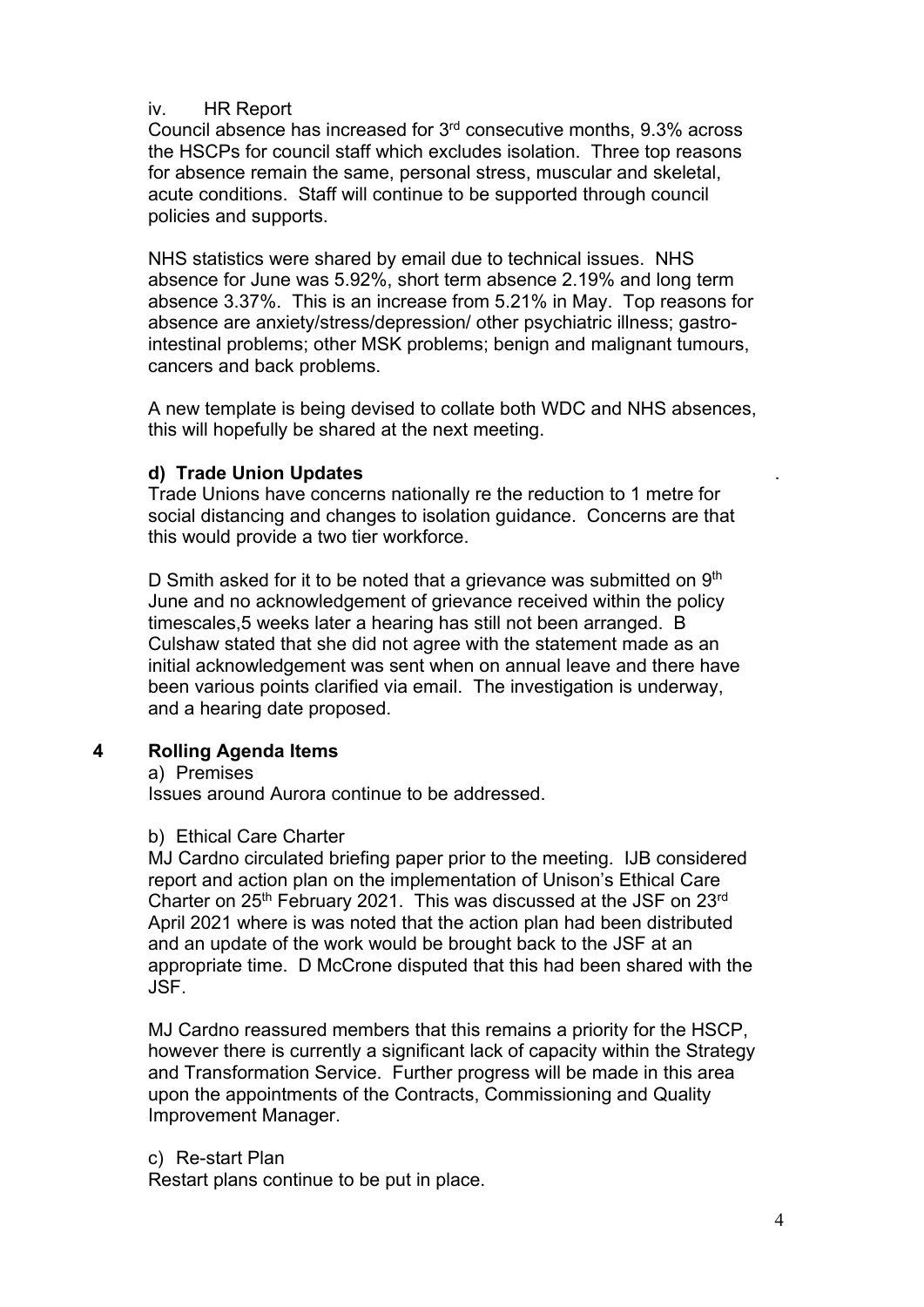d) Redesign of Strategy and Transformation Service This was detailed in the briefing note provided to members prior to the meeting. The Head of Service met with Trade Union Convenors on 6<sup>th</sup> July 20210 and the detailed business case was discussed and shared. In broad terms the proposals were support and the service is progressing with job evaluation, recruitment etc. as appropriate.

e) Financial Plans

Finance session will be arranged in August 2021.

f) iMatter

It was confirmed that the date of issue for the iMatter survey is 23<sup>rd</sup> August.

## **5. New Agenda Items**

a) Findings of My Life Assessment

MJ Cardno provided full details on briefing paper provided to members prior to the meeting. Paper provided to IJB on 25<sup>th</sup> February 2021 where it was agreed that the assessment would be launched on 1<sup>st</sup> April 2021 will a full report of project provided back to IJB in six months. The next IJB is scheduled for November 2021, this report will be shared with the JSF for information in order that staff side representatives on the IJB can seek feedback prior to the November Board Meeting.

D Smith asked if any feedback has been received from staff and what the driver of change was given that staff are under pressure due to the Covid pandemic, he was advised that weekly reference meetings have been taking place to gather staff views and implementation. The driver for change came from the SDS inspection which took place in 2019, the outcome of this inspection was to provide a strengths based assessment based on structured, moving to an asset based model. D Smith stated that there is not a place to record unmet need on the assessment, S Chatfield advised that if there no specific council service available to meet that need or person did not meet specific criteria this would be recorded within the summary of the assessment.

b) Area Partnership Forum Exchange

Documents circulated prior to the meeting for information.

# **5. Rolling Action Log**

MJ Cardno provided full details on the briefing paper circulated to member prior to the meeting, in the last 6 months services have experience significant challenges in respect of sourcing ICT equipment and it can be confirmed that although orders have been placed in a timely manner, some team continue to await the delivery of hardware. This is reflective of a national challenge in respect of global tensions between the demand for and supply of hardware. Although there remains no definite date for the delivery of this equipment, this continues to be a high priority at GGC Board level with the Chief Officer working closely with procurement colleagues in order to try and expedite delivery times.